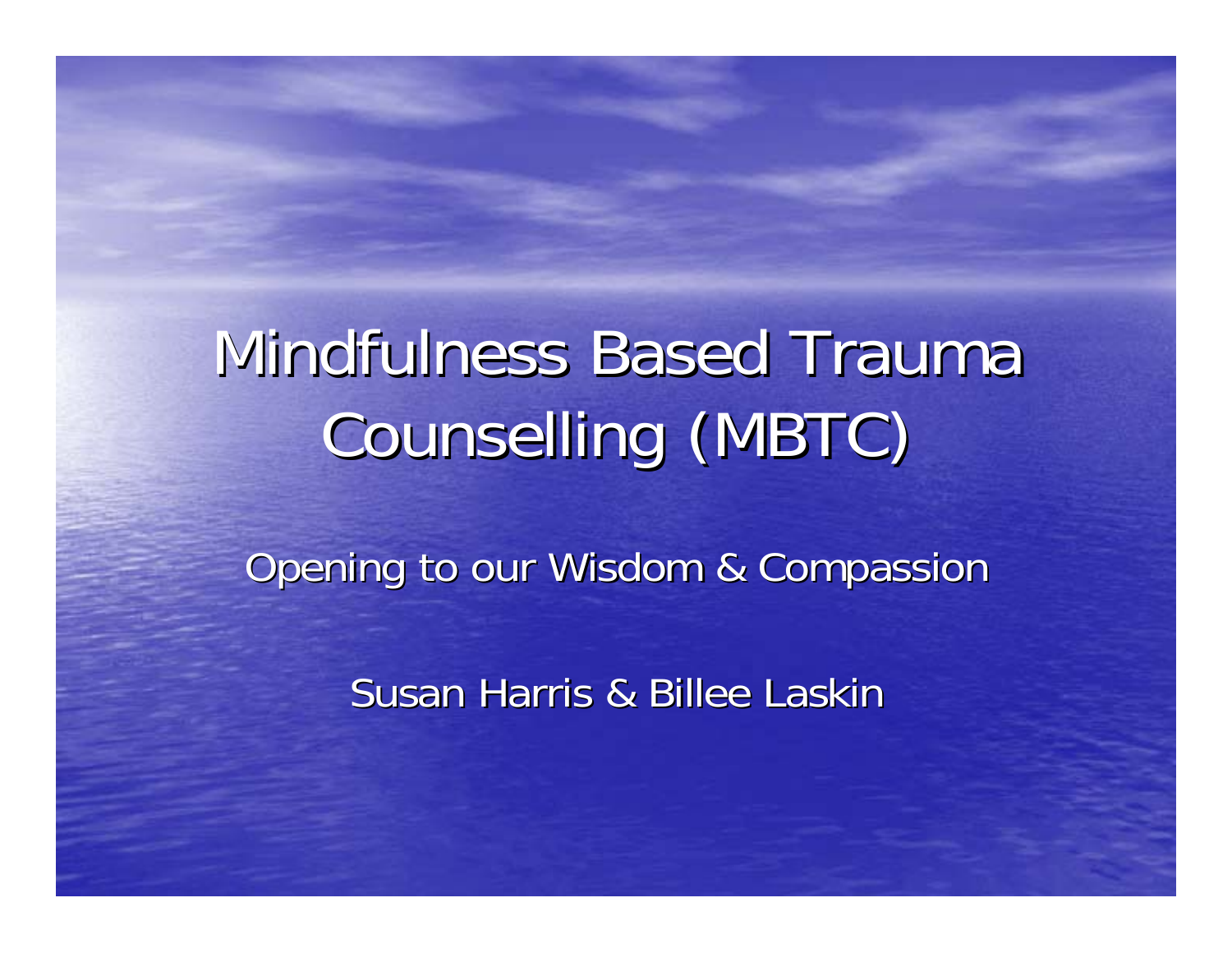#### What is MBTC

- MBTC is a group program that synthesizes mindfulness meditation and trauma informed counselling
- This approach is based on a systemic understanding of the dynamics and impacts of abuse and trauma which includes the multitude of factors shaping the experience: gender, class, race, culture, ability and other social experiences
- MBTC facilitation requires a regular mindfulness practice and well-developed group facilitation skills.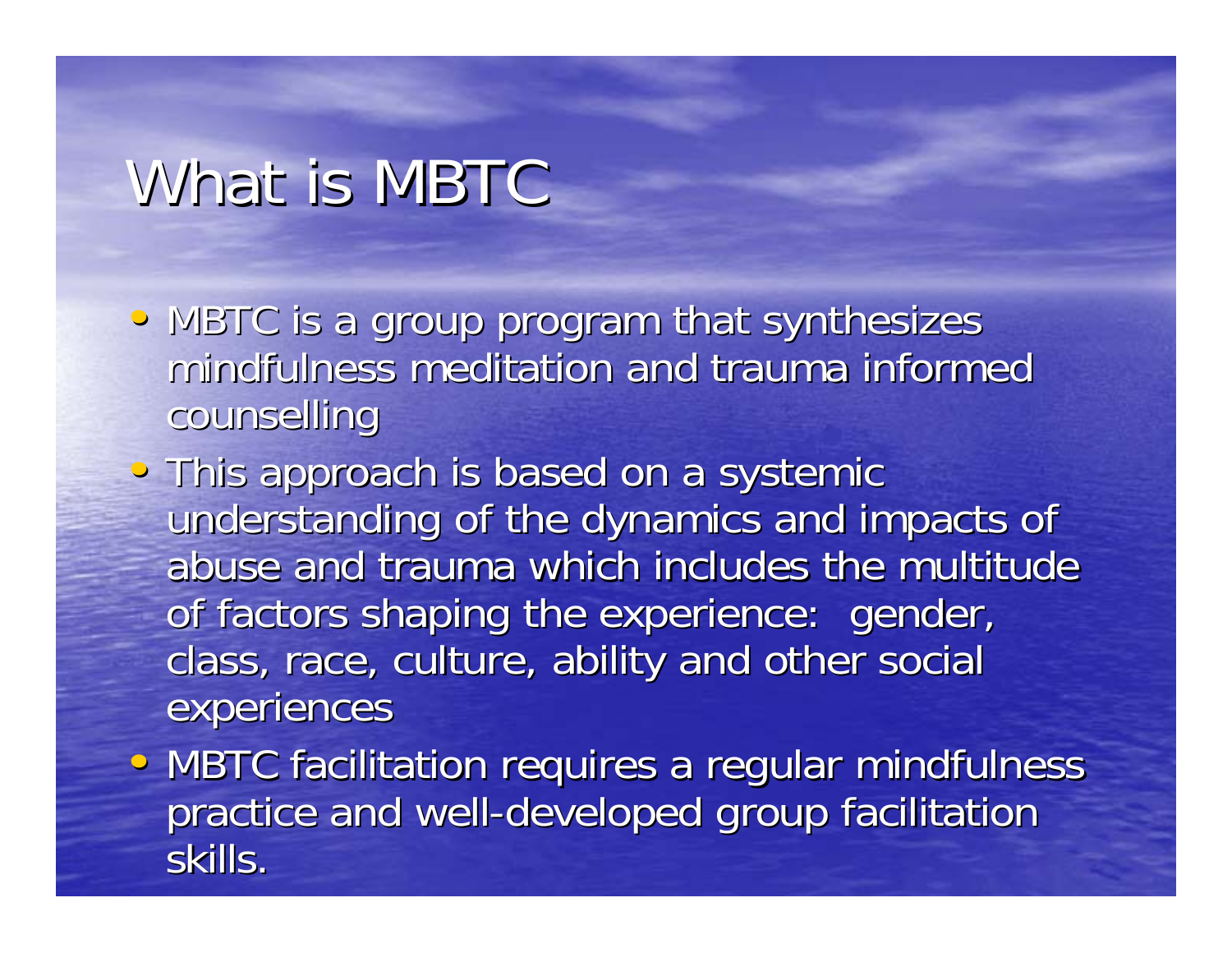#### What is Mindfulness

- Mindfulness is moment to moment awareness, a practice that invites you simply to notice what is passing through your awareness.
- It is a particular way of paying attention.<br>Mindfulness is the process of observing body,<br>heart and mind intentionally, of letting your<br>experiences unfold from moment to moment<br>and accepting them as they are. (Kabat Zinn

• Mindfulness does not involve rejecting thoughts,<br>feelings, sensations, nor trying to suppress or<br>control them. Mindfulness involves being with<br>what is in the present moment with<br>compassionate acceptance.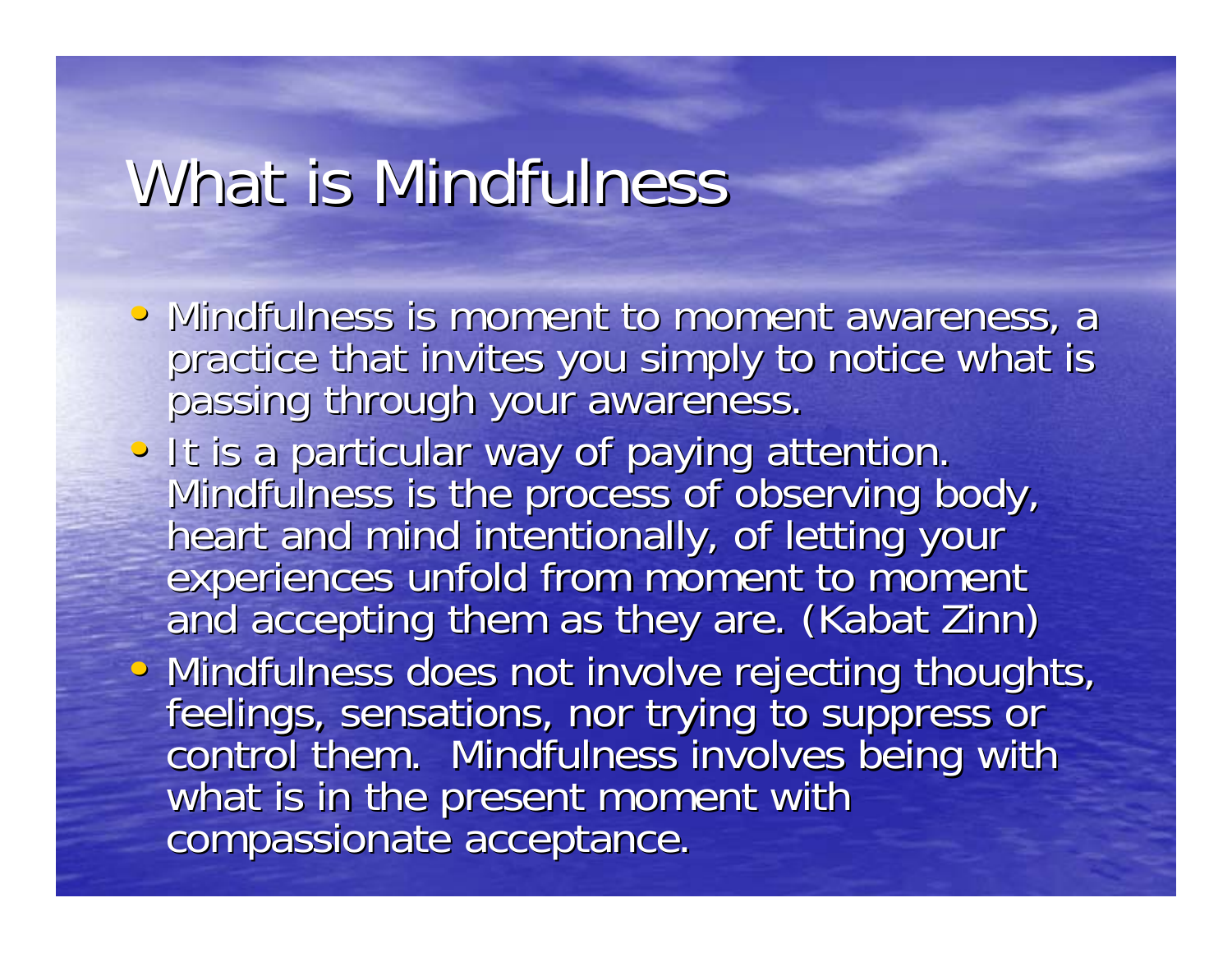### Two Wings of a Bird

- Mindfulness is both a practice of awareness and a practice of compassion, acceptance and non- judgment.
- $\bullet$  On this path wisdom and compassion work together: seeing things as they are happens through the lens of compassionate acceptance. • Wisdom and compassion are described as the two wings of the practice: without either one of
	- the wings, the bird is unable to fly.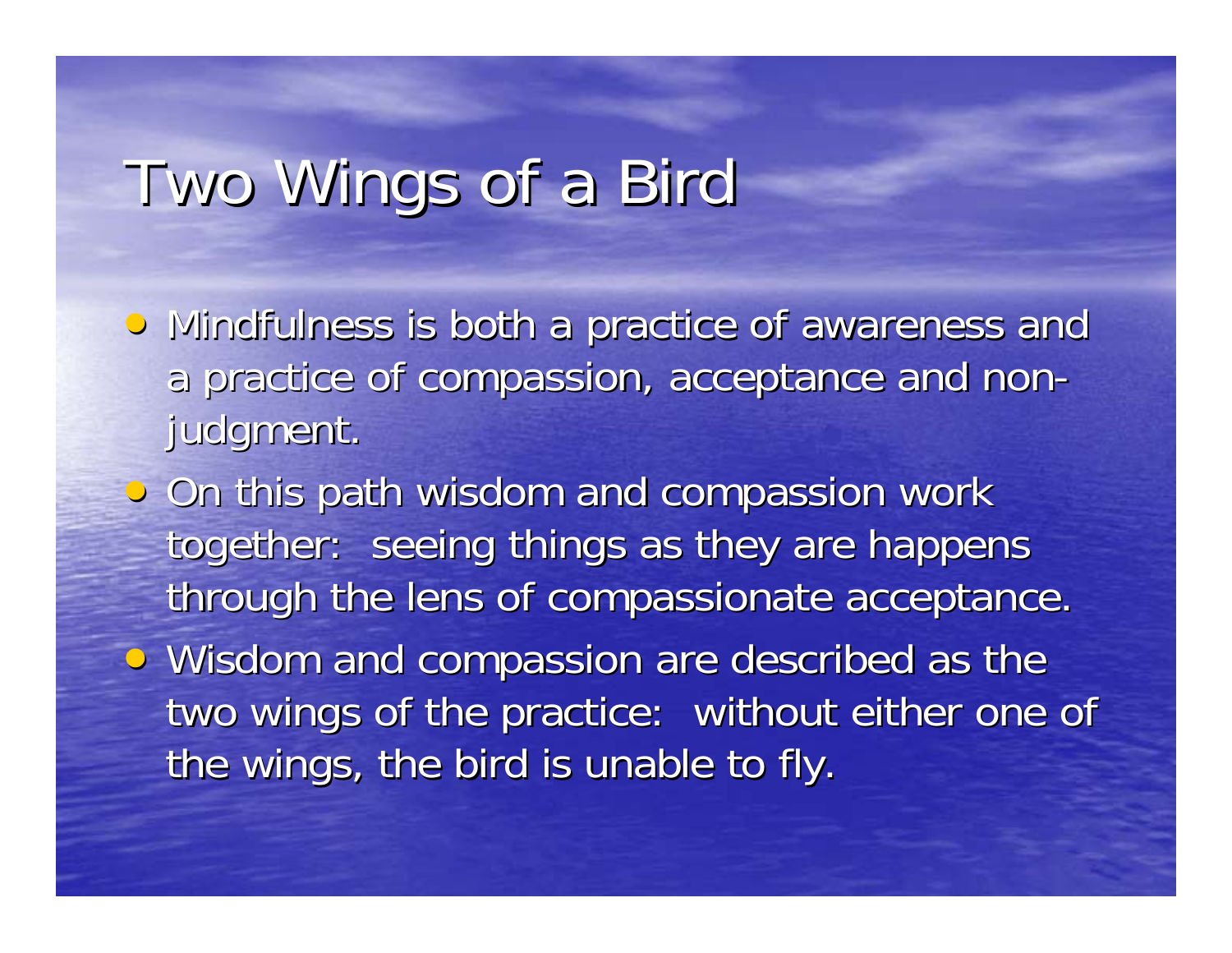All human beings possess the capacity for accurate reflection capacity for accurate reflection

- We are able to be aware of our experiences as we go about our lives. This capacity requires us to wake up, to be in contact with what is happening as it happens.
- Waking up can transform us as we become aware of habitual patterns, judgments and expectations.

• • Waking up can also be scary as we must face what is painful as well. It takes courage to welcome what ever arises in our experience.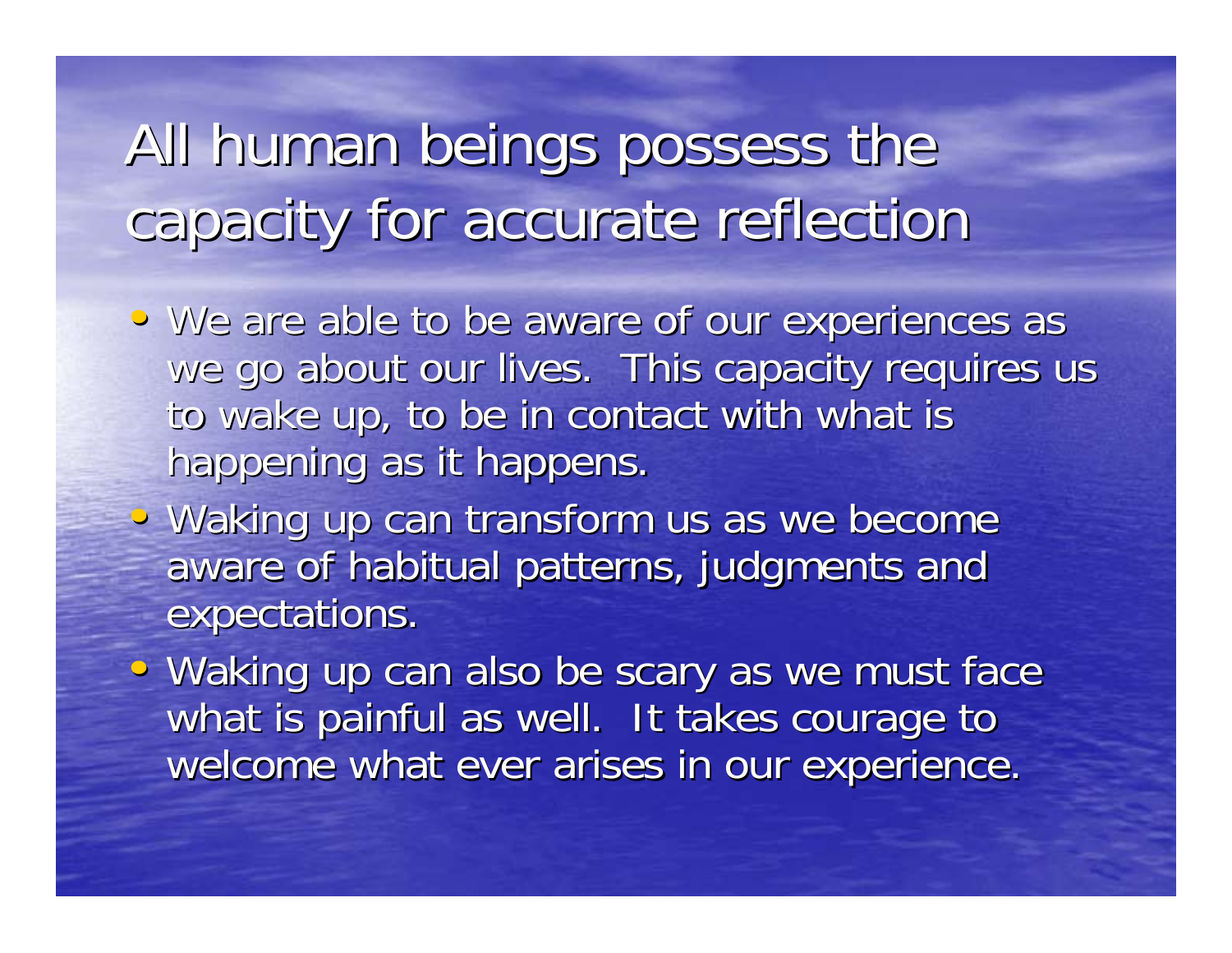### What the mind knows as awareness the heart knows as love

- To truly be aware, to stay open and present to our experience, necessitates its acceptance from a stance of loving kindness and compassion cultivated through the practice.
- As we learn to turn toward our suffering, initially this may feel worse. As our practice deepens we learn to breathe and stay present with what is difficult.
- Practicing mindfulness helps us discover a deeper sense of steadiness and harmony within. Bringing open hearted acceptance to our experience promotes deep healing.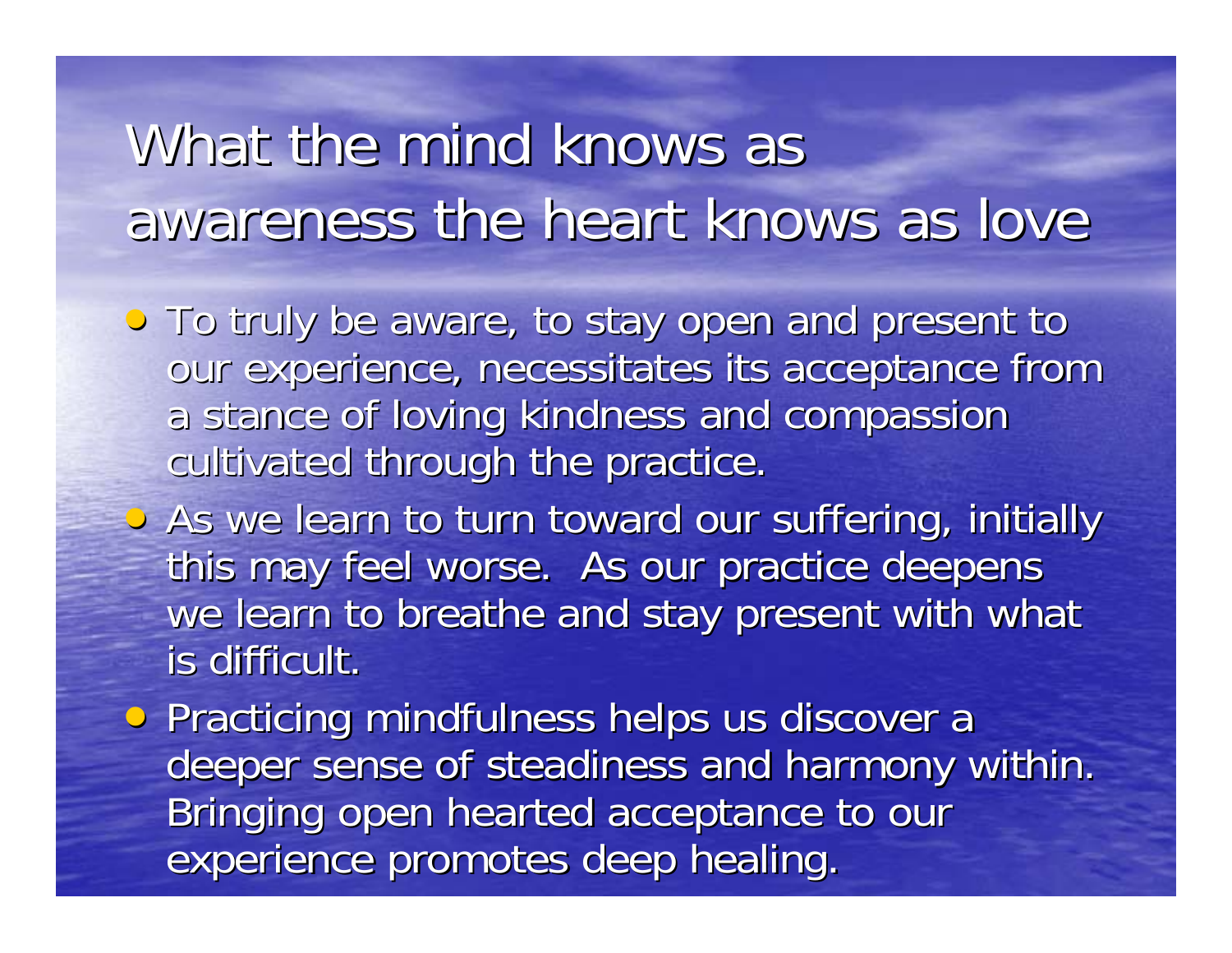## Why bring mindfulness to the experience of abuse and trauma

- $\bullet$ •Trauma and abuse impact in disconnecting and disempowering ways.
- $\bullet$ Adaptations and responses women develop throughout their lives as<br>a consequence of chronic abuse effect all dimensions of being<br>including: emotions, attention or consciousness, self perception,<br>relationships, systems of me
- In its support of moment to moment awareness, mindfulness<br>practice cultivates connection. Mindfulness supports<br>compassionately witnessing and befriending whatever arises<br>(sensations, emotions, thoughts).
- Over time this strengthens the ability to be with what arises and not get lost in the experience.
- $\bullet$  . thoughts, feelings, stories and beliefs. This supports the loosening<br>of the grip of these identifications that undermine us.
- Through increased awareness of these internalized trauma patterns,<br>mindfulness builds one's capacity for responsiveness and choice. mindfulness builds one's capacity for responsiveness and choice, diminishing reactivity.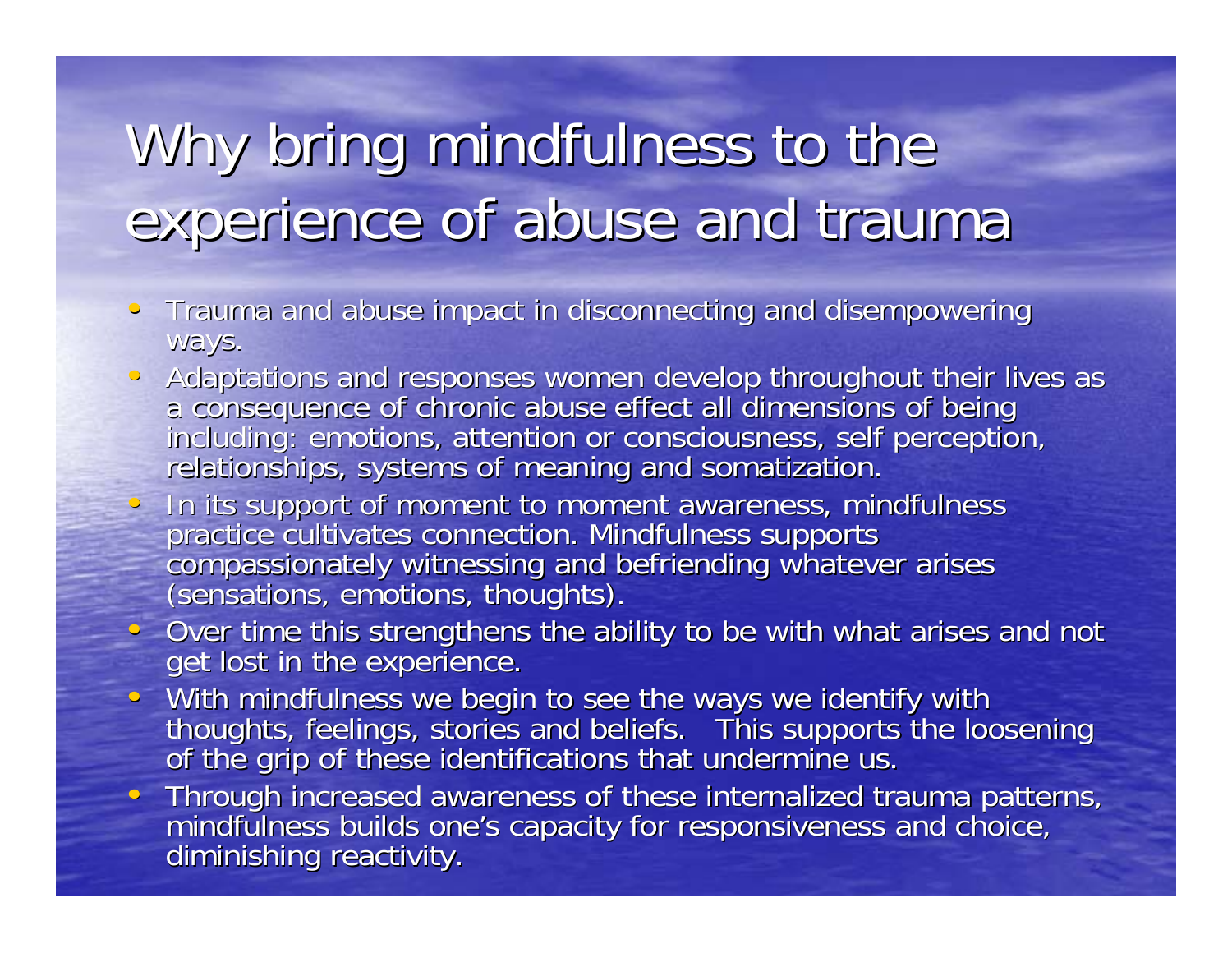#### MBTC involves:

- Teaching wisdom and compassion practices of mindfulness mindfulness
- $\bullet$ experience of what is with non-judging awareness and<br>compassionate acceptance
- Applying mindfulness skills in the moment to trauma impacts that are arising
- Making the links between experience arising and the trauma story
- Creating new affective experience through normalizing<br>and validating what is arising with compassionate acceptance
- Supporting opening to new ways of understanding and being with experience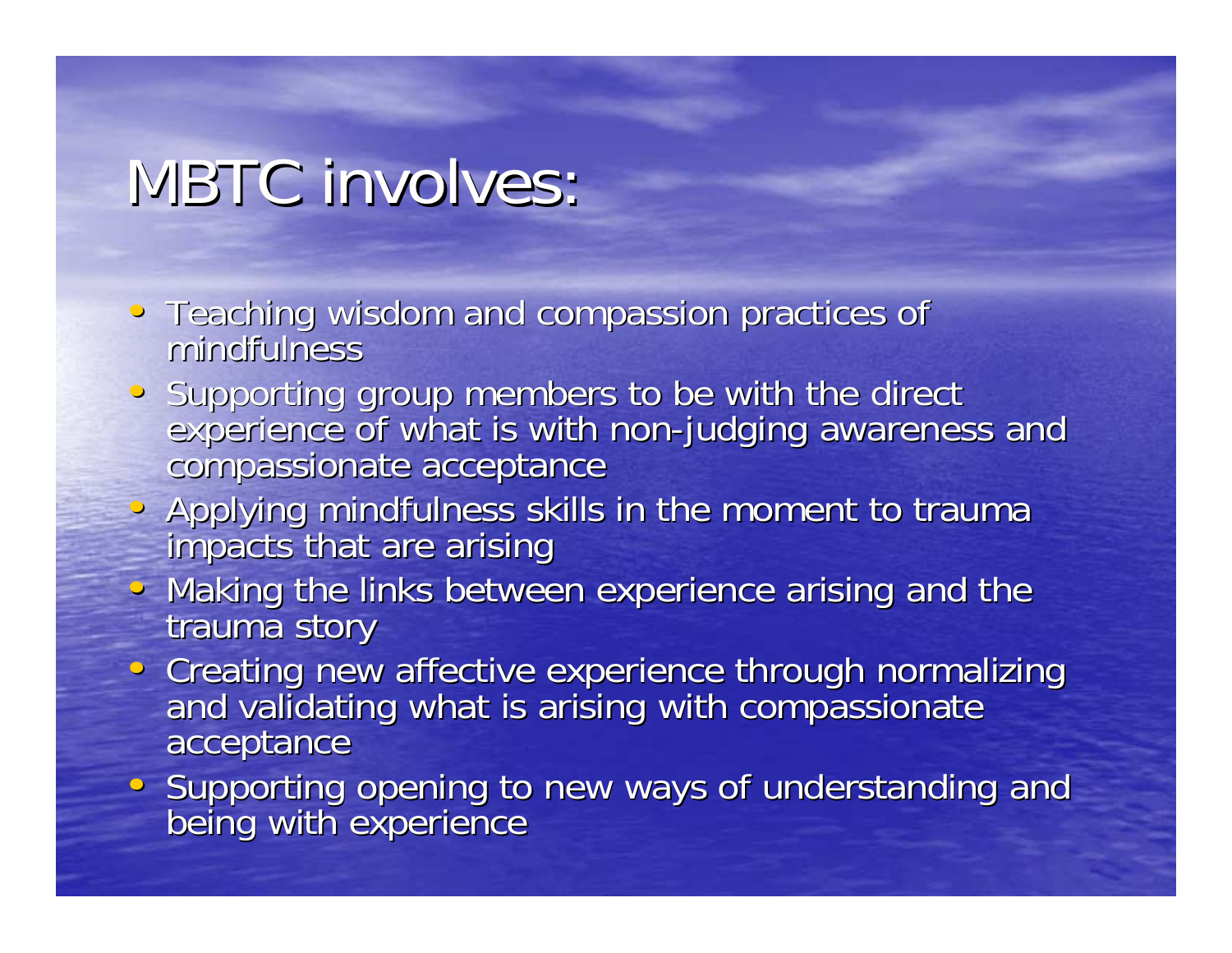## Therapeutic Applications of Therapeutic Applications of Mindfulness

- Mindfulness-Based Stress Reduction: Jon Kabat Zinn: 8-10 week course applied to chronic pain and stress reactions.
- Mindfulness-Based Cognitive Therapy: Zindel Segal: 8<br>week course adapted from MBSR applied to prevention<br>of reoccurrence of depression.
- Mindfulness Based Trauma Counselling: Susan Harris<br>and Billee Laskin bring the skills and the stance of mindfulness to work with trauma survivors.
- Approaches incorporating Mindfulness:
	- Substance Abuse: Marlatt and Gordon, and Miller and Guidry use mindfulness to prevent relapse.
	- -- Dialectic Behavioral Therapy: Marsha Linehan uses<br>mindfulness in a skills based way to help clients with a<br>BPD diagnosis work with acceptance.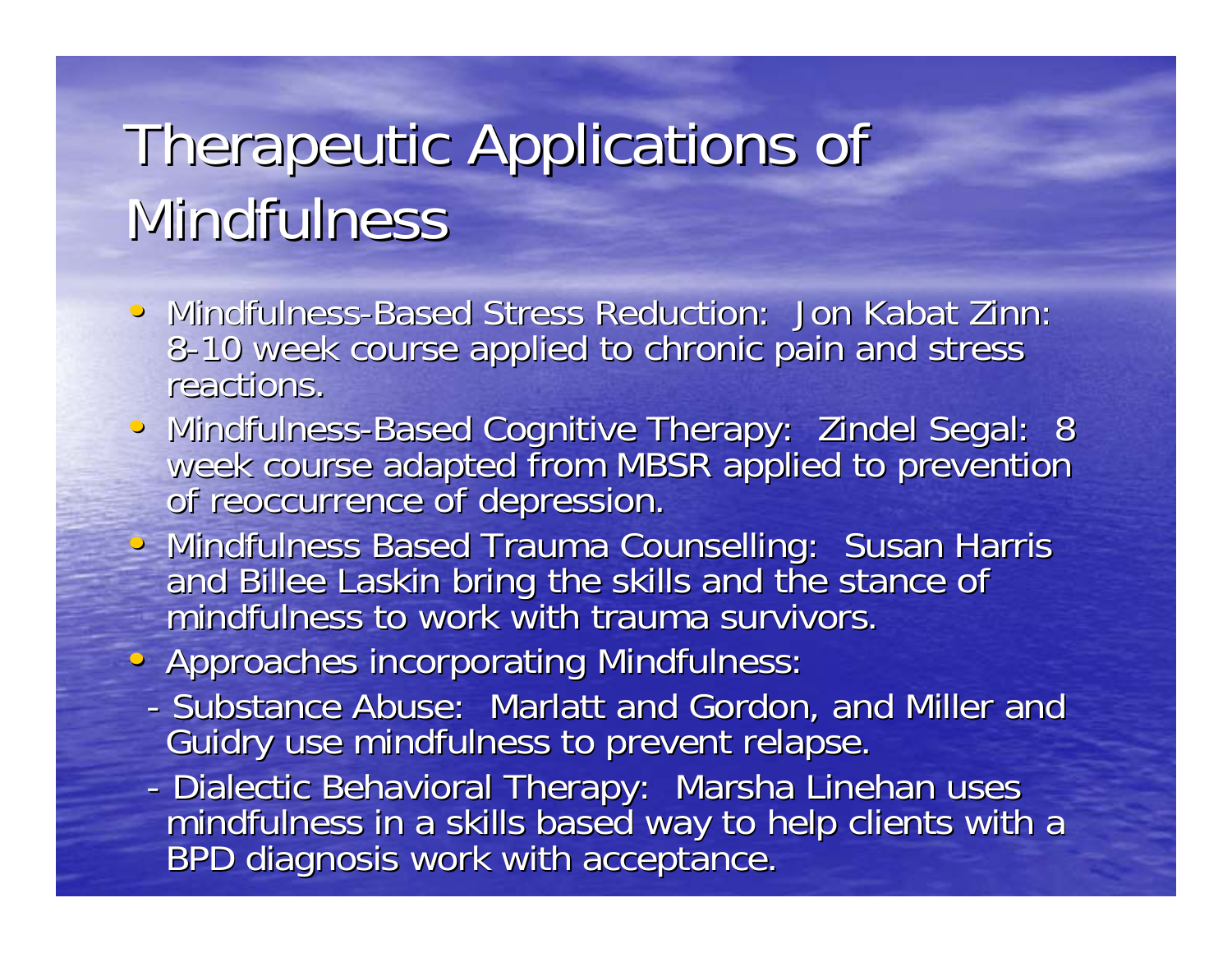#### Mindfulness and the Brair

- For over 10 years, Richard Davidson, a Harvard trained neuroscientist, has been studying the impacts of the practice of mindfulness on the brain using brain scanning technology.
- Subjects have ranged from very experienced meditators, Buddhist monks, to Western practitioners of Kabat Zinn's MSBR program.
- Results are demonstrating:
	- -- Increased activation in the left prefrontal cortex, an area of the brain associated with positive mood
	- -- Enhanced immune system response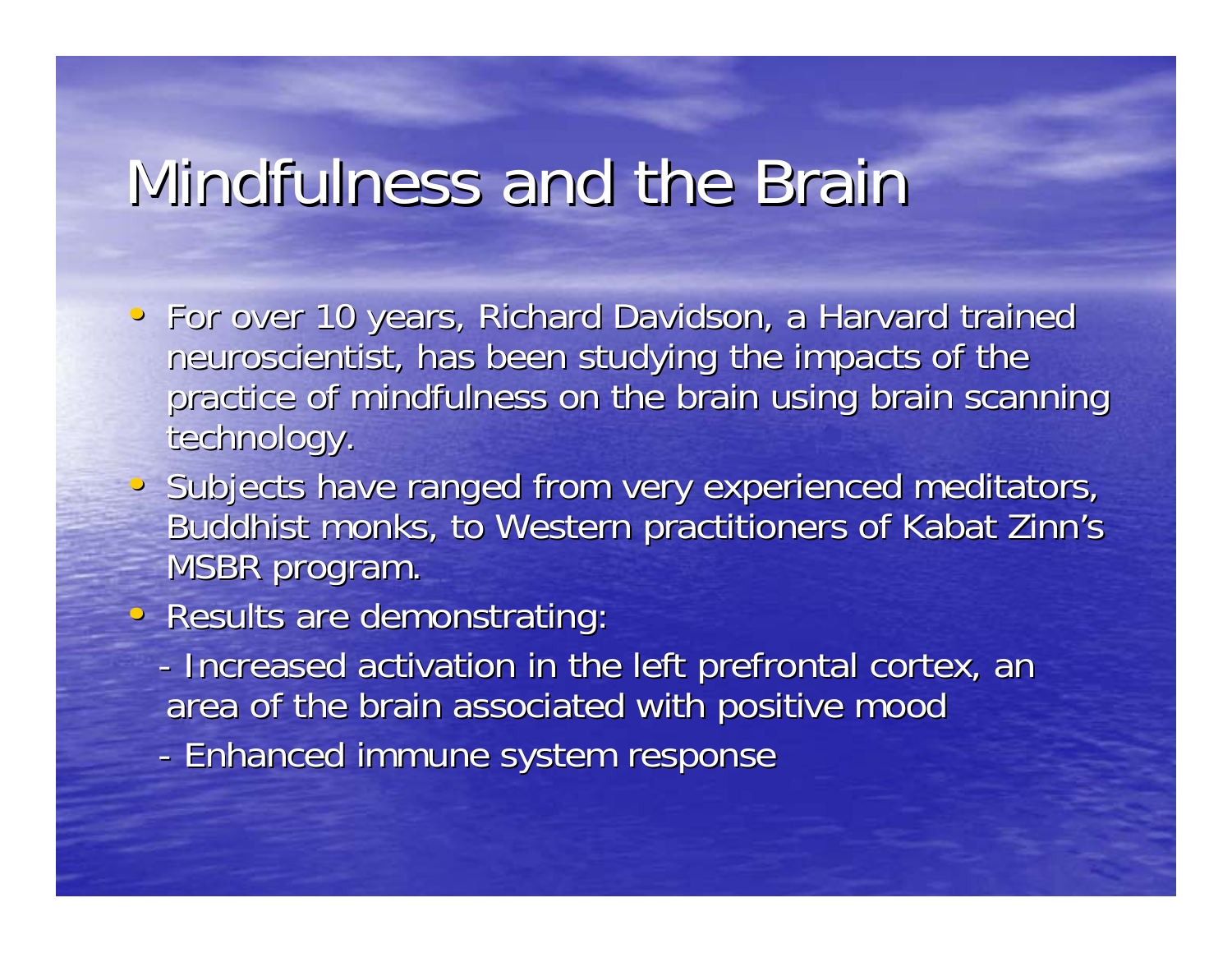#### Mindfulness and Secure Attachment

- · Siegel (2007) in "The Mindful Brain" hypothesizes that mindfulness is a process of internal attunement that forms a secure selfrelationship.
- This internal attunement promotes neural integration in the brain impacting the same brain structures that are developed by a secure attachment with a care giver.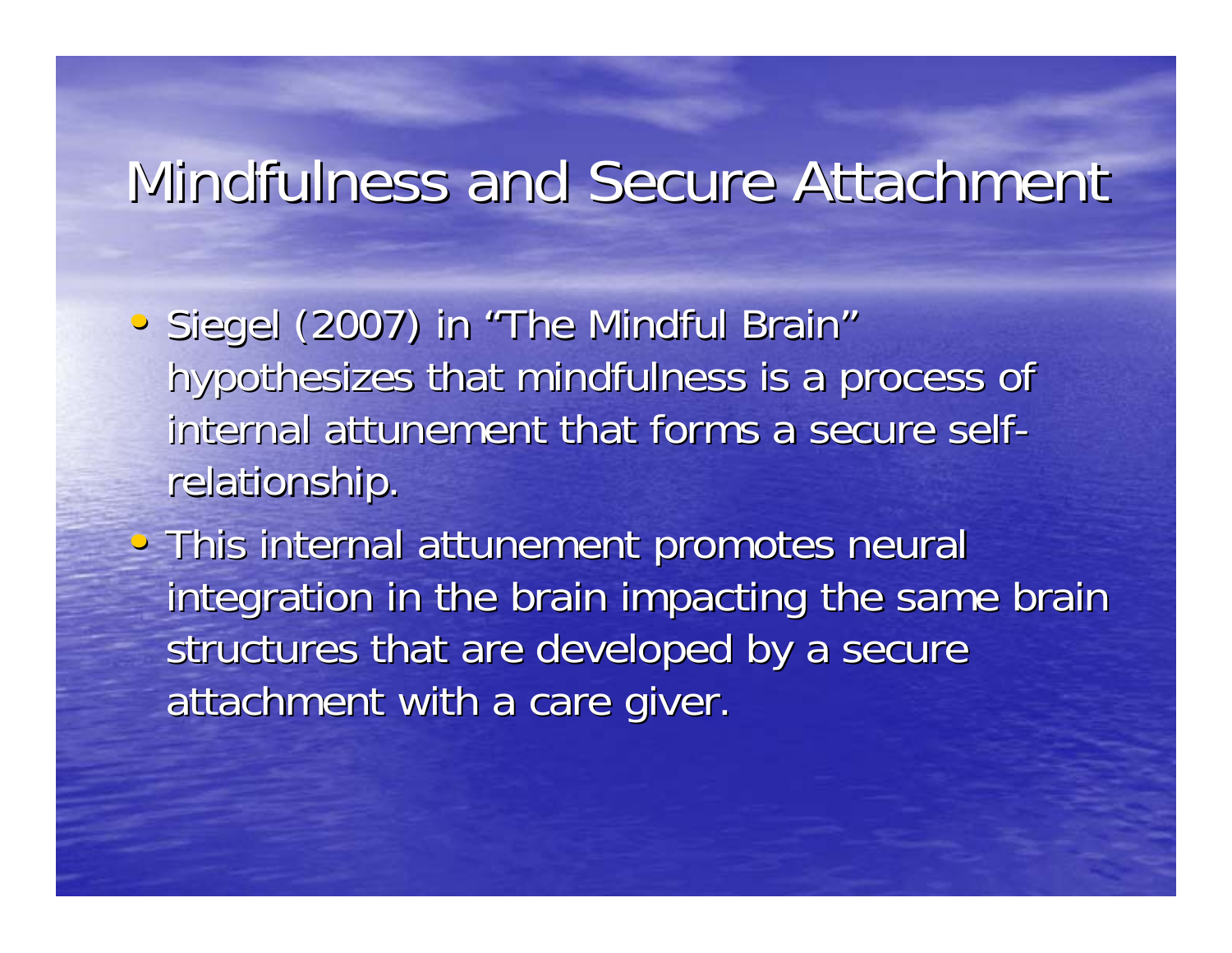### MBTC research findings

- Participants showed significant improvements in mindfulness as well as social support and self- esteem. Participants' depression scores also decreased significantly.
- Results also found that participants had improved scores on the measures of ability to identify and communicate subjective feelings as well as the individual's response to distress.